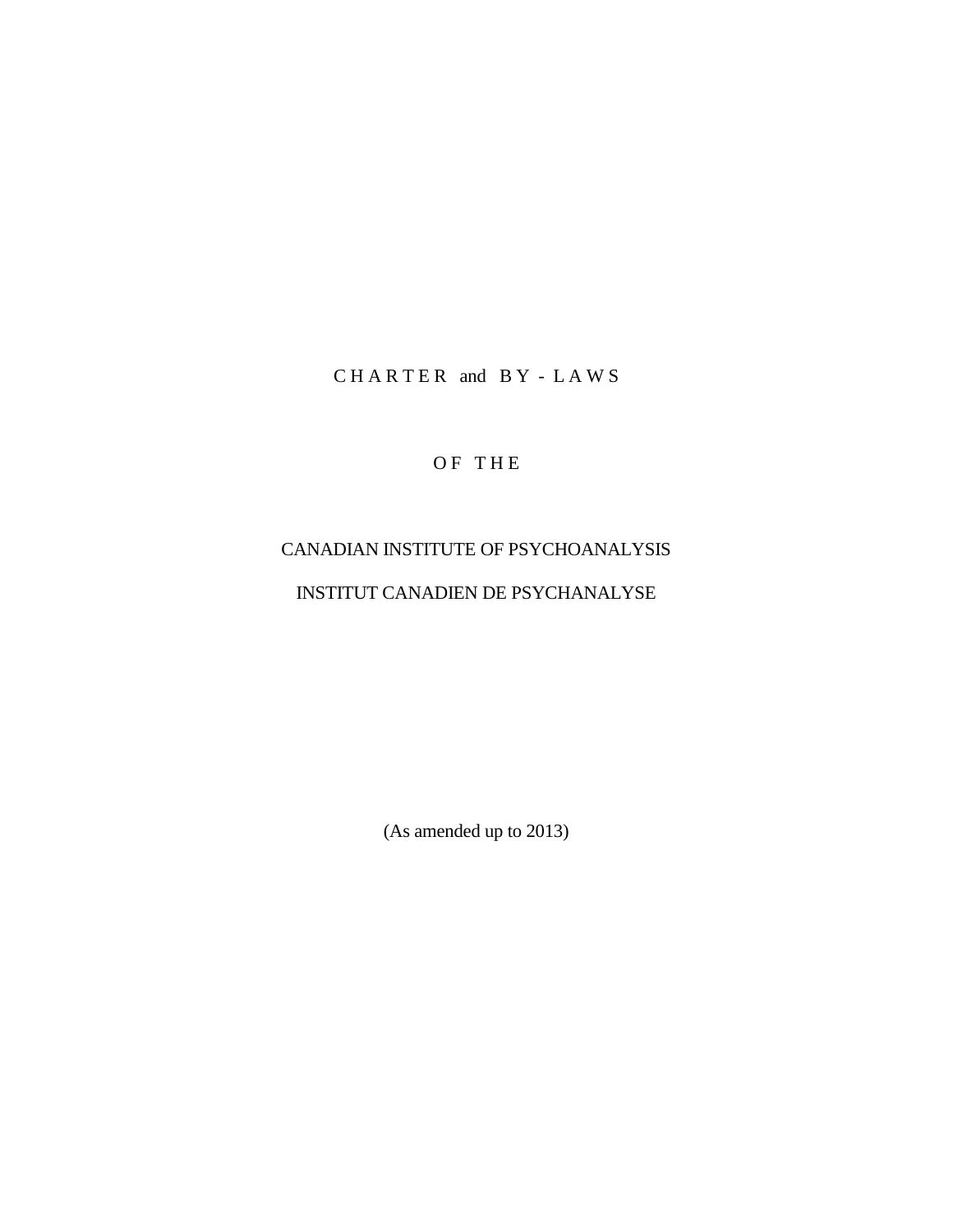# C A N A D A

#### PROVINCE OF QUEBEC

## ELIZABETH THE SECOND, BY THE GRACE OF GOD OF THE UNITED KINGDOM, CANADA AND HER OTHER REALMS AND OTHER TERRITORIES QUEEN, HEAD OF THE COMMONWEALTH, DEFENDER OF THE FAITH

*(Seal of the Province of Quebec)*

To all whom the present letters may concern or who may see them, GREETING:

WHEREAS Part Third of the Quebec Companies' Act, provides that the Lieutenant-Governor may, by Letters Patent issued under the Great Seal, grant to three or more persons, petitioning therefore, a charter constituting them a corporation for objects of a national, patriotic, religious, philanthropic, charitable, scientific, artistic, social, professional, or sporting character, or the like, but without pecuniary gain;

WHEREAS the persons hereinafter designated have filed a petition praying for a charter constituting them a body corporate and politic for the purposes herein under described;

WHEREAS the said persons have complied with the conditions precedent to the granting of the desired charter, and the objects of the undertaking of the proposed company are amongst those for which the Lieutenant-Governor may grant a charter under Part Third of the Quebec Companies' Act;

NOW KNOW YE, that We have, in virtue of the powers conferred upon by Us by the said Part Third of the Quebec Companies' Act constituted and by these present Letters Patent do constitute the following persons, to wit:

Gottfriede Aufreiter, Physician of Westmount, Johann Aufreiter, Physician, Jean Baptiste Boulanger, Nathan B. Epstein, Alastair W. Macleod, Miguel Prados, W. Clifford M. Scott, Eric D. Wittkower, Psychiatrists, André Lussier, Psychologist, all seven of Montreal, Théodore Chentrier, Psychologist, of Outremont, Alan Parkin, Irvine Schiffer, both of Toronto, in the Province of Ontario, Bruce Ruddick, of New York, N.Y., One of the United States of America, Donald Watterson, of Vancouver, B.C., George Zavitzianos, of Englewood, N.J., One of the United States of America, all five psychiatrists, and any others who are or shall become members of the corporation for the following purposes: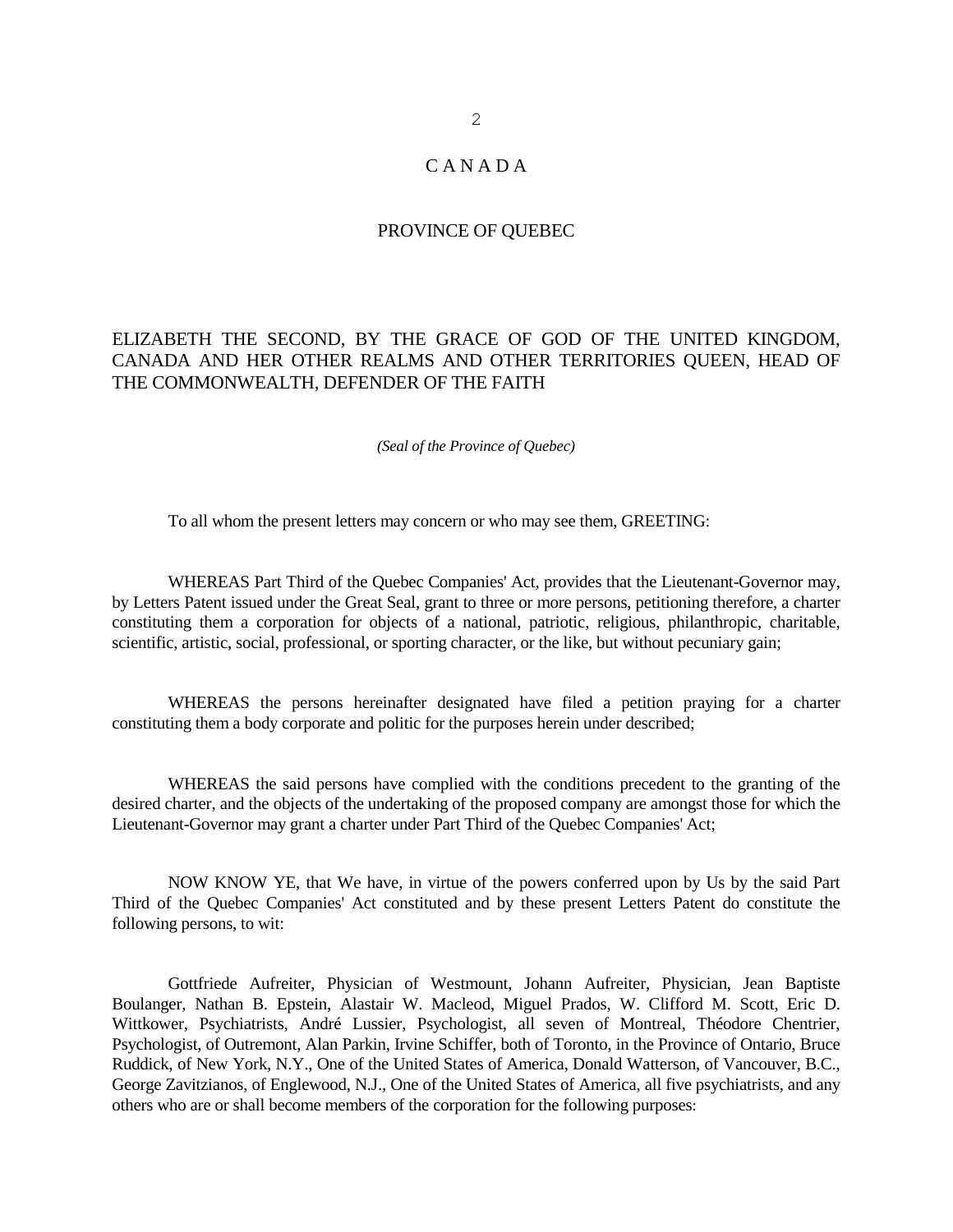To provide theoretical and practical training in psychoanalysis for competent students; to promote and conduct research in psychoanalysis;

The corporate name of the corporation to be

#### CANADIAN INSTITUTE OF PSYCHOANALYSIS

## INSTITUT CANADIEN DE PSYCHANALYSE

The chief place of business of the said corporation to be at Montreal, in the District of Montreal, in Our said Province.

The amount to which the value of the immoveable property which the corporation may hold, is to be limited is Two Hundred Thousand Dollars (\$200,000.00).

The following persons are named provisional directors of the corporation to wit: Johann Aufreiter, Jean Baptiste Boulanger, Nathan B. Epstein, André Lussier, Alastair W. Macleod, Alan Parkin, Irvine Schiffer, W. Clifford M. Scott.

IN TESTIMONY WHEREOF, We have caused these Our Letters to be made Patent, and the Great Seal of Our said Province of Quebec to be thereunto affixed; Witness: Our trusty and well beloved the Honourable ONESIME GAGNON, P.C., Q.C., Lieutenant-Governor of Our Province of Quebec, represented by Mr. C. LaRichelière, in conformity with Section 2, Chapter 276, R.S.Q. 1941.

Given at Our Government House, in Quebec, this tenth day of February in the year of Grace, one thousand nine hundred and sixty-one and of Our Reign the tenth.

By Command

#### RAYMOND DOUVILLE

Assistant Provincial Secretary

*(Letters Patent registered 17th March, 1961, Libro 1075, Folio 104.)*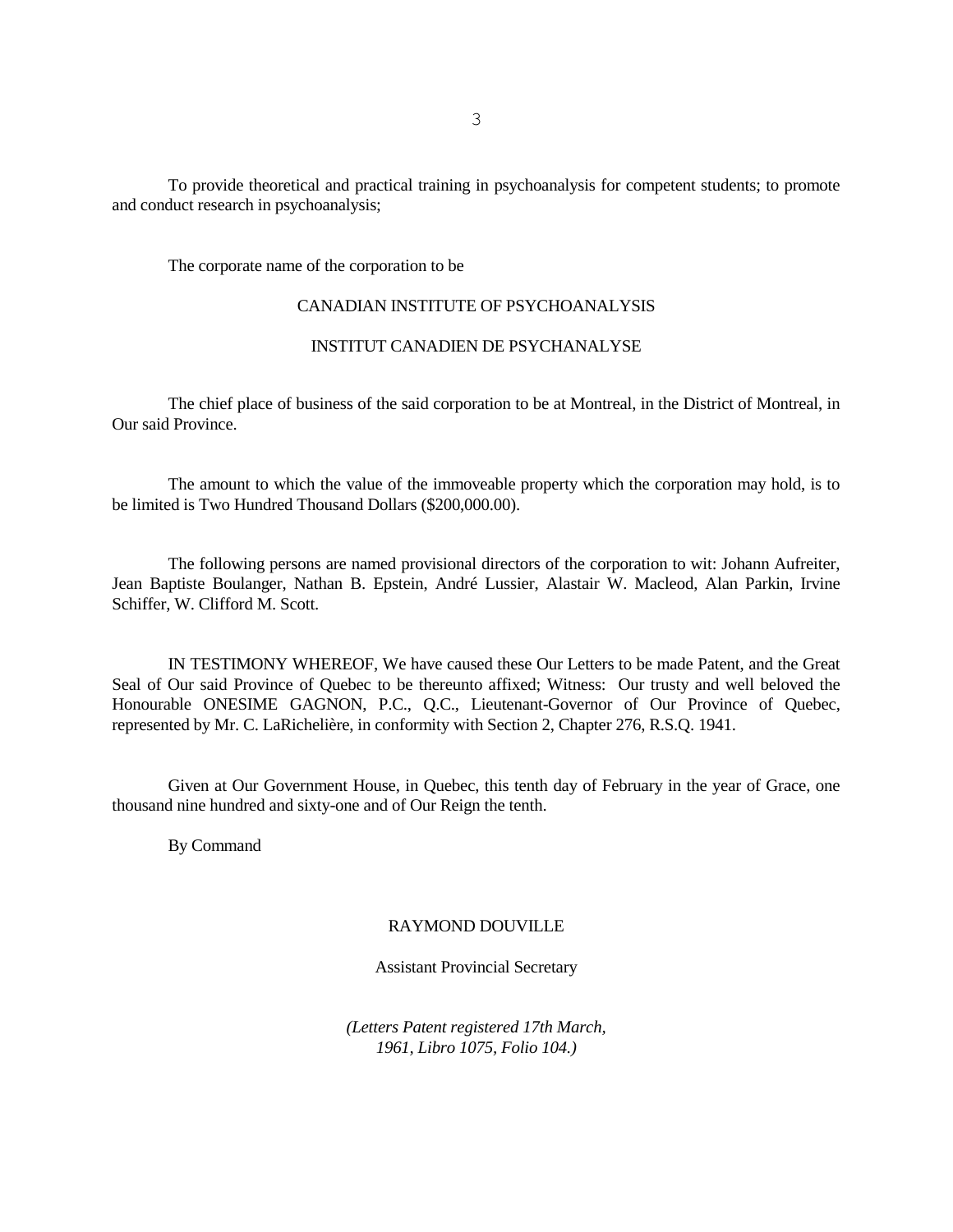#### BY - LAWS OF THE

#### CANADIAN INSTITUTE OF PSYCHOANALYSIS

#### INSTITUT CANADIEN DE PSYCHANALYSE

#### BY-LAW ONE - MEMBERSHIP

## 1.01 - Eligibility. Any psychoanalyst

(a) who is a member of the Canadian Psychoanalytic Society;

(b) who has been a member or associate member of the International Psycho-Analytical Association or of one of its component societies, or of an affiliate society of its regional association, for at least five (5) consecutive years;

(c) who has submitted a curriculum vitae, including details of his professional psychoanalytic experience since admission to membership or associate membership in the International Psychoanalytical Association or one of its component societies, or an affiliate society of its regional association;

(d) who has appeared in person before the Training Committee with documentary evidence of having completed at least four thousand (4000) sessions of psycho-analytic therapy with adult psychoneurotic patients during five consecutive years prior to application, at a frequency of not less than three sessions weekly, two cases being treated for two years or more at a rate of four sessions weekly;

(e) who has submitted a scientific paper which has been judged satisfactory by the Training Committee; (membership papers for the Institute should include a review of the pertinent psychoanalytic literature, and be oriented towards the discussion of a theoretical problem, exemplified by appropriate case material);

is eligible for election to the Institute.

## 1.02 - Procedure for admission.

(a) Applications and nominations. Any psychoanalyst seeking admission to the Institute must apply in writing to the Training Committee which will examine his application and determine whether he has satisfied the Institute's requirements as to training, character, ethical and professional standards, scientific knowledge and clinical experience. It will then nominate suitable applicants for membership at the annual meeting;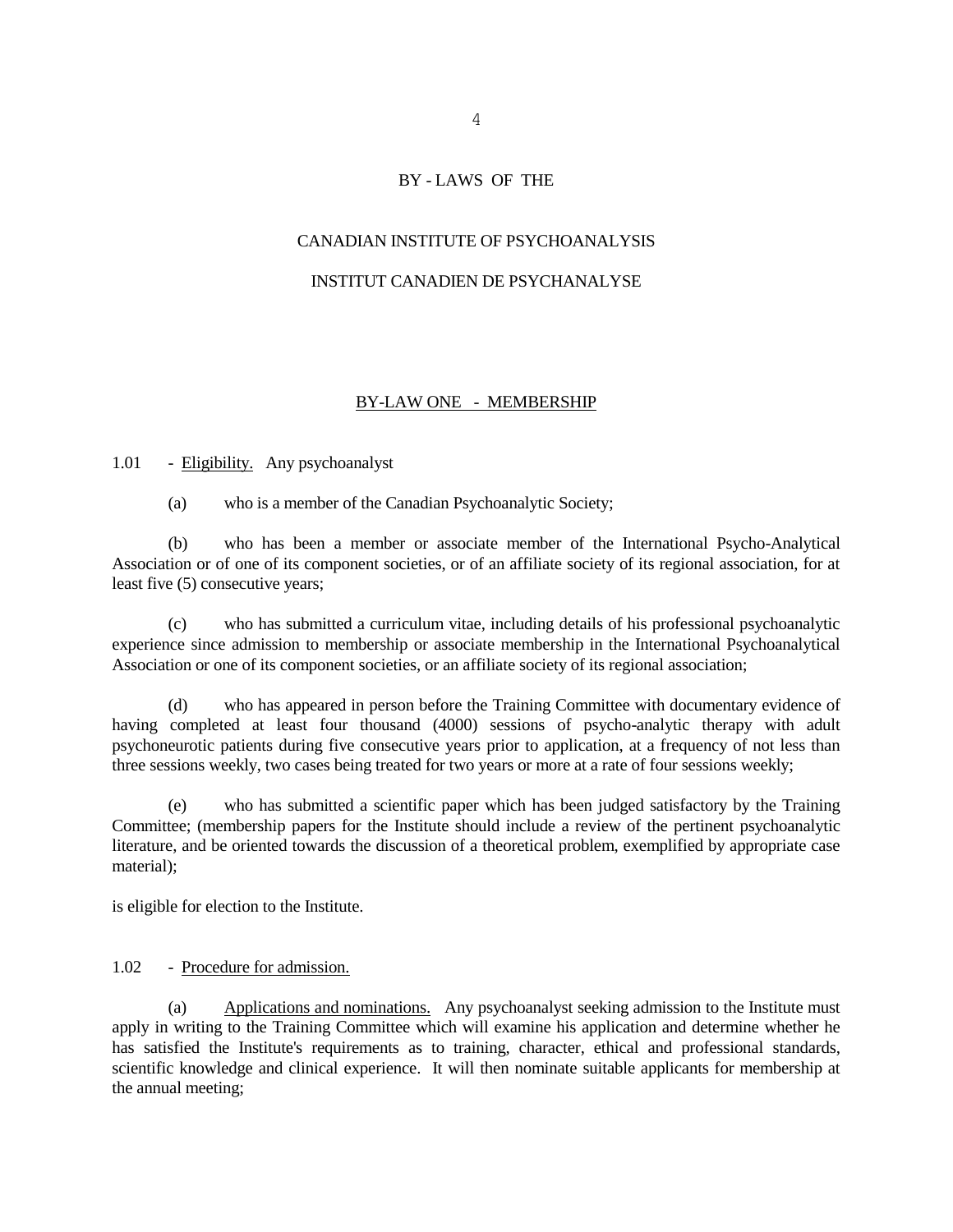(b) Notice of nominations. The Secretary-Treasurer must include such nominations in the provisional and final agendas for the annual meeting;

(c) Other nominations. Two (2) members at the annual meeting may nominate a candidate who has applied to, but has not been nominated by, the Training Committee. Section 5.07 governs such nominations.

(d) Elections. Elections take place only at the annual meeting. An election requires the approval of two-thirds (2/3) of the member votes cast at such meeting, excluding abstentions.

1.03 - (a) Rights. Only members so elected are entitled to the rights of membership and particularly only they have the right to vote, to hold office, to be elected to the Training Committee and to be elected or appointed to all committees. They alone may adopt the title of and assume the functions of training and supervising psychoanalysts or of training and supervising analysts. They acquire such rights from the time of their election.

 (b) In order to maintain membership in the Canadian Institute of Psychoanalysis, members must be members in good standing in the Canadian Psychoanalytic Society.

1.04 - Amount of dues. The amount of dues payable for any fiscal year will be fixed by a majority of the members voting at the annual meeting, which precedes the beginning of such fiscal year.

1.05 - Dues payable. Dues will be payable at the latest on the thirtieth day of September.

1.06 - Forfeiture of membership for non-payment. A member whose dues are in arrears for at least three hundred and sixty-five (365) days will automatically forfeit membership in the Institute without any other formality being required and thereafter will have to apply for reinstatement and be re-elected in the same manner as any other candidate for membership.

1.07 - Exemption from dues. Life members of the Canadian Psychoanalytic Society (Société Canadienne de Psychanalyse) are exempt from the payment of dues.

1.08 - Waiver of dues. The Training Committee on its own initiative or at the request of a member may waive in whole or in part the dues and arrears of dues of any member on grounds of illness or of financial hardship, and for other adequate reasons. Such member retains all rights he would otherwise have.

1.09 - No remuneration. No member or officer of the Institute, nor any member or officer of any of its committees, shall be entitled to any fees or remuneration whatever for his services only as such.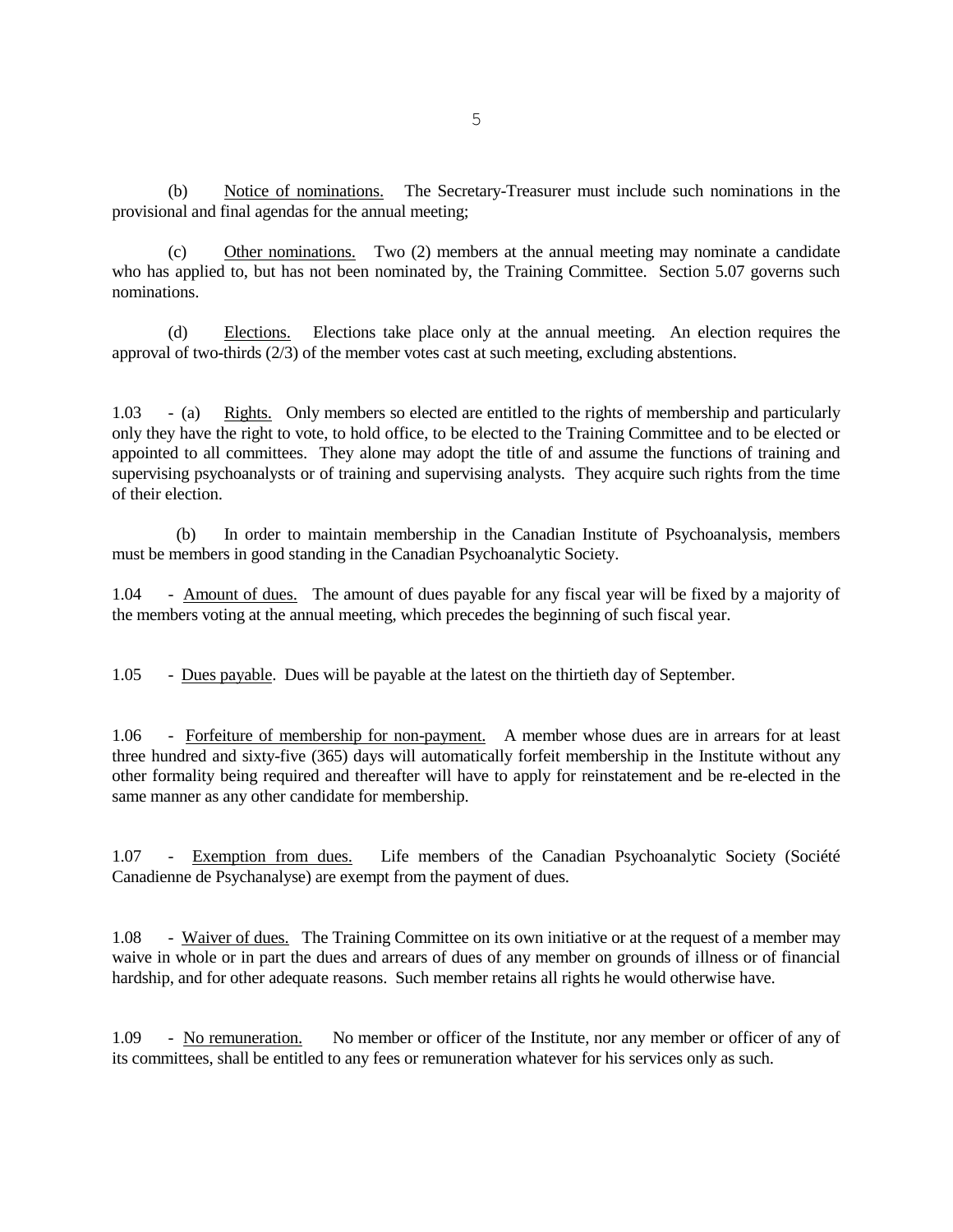#### 1.10 - Branches.

(a) Formation. The Training Committee of the Canadian Institute of Psychoanalysis may upon the written request of any group of five (5) or more members of the Canadian Institute of Psychoanalysis who have grouped themselves together on a geographical or cultural basis, present a motion before a duly called meeting of the Institute requesting that the Institute recognize the group of five (5) or more members as constituting a Branch of the Institute. The approval of two-thirds (2/3) of the Canadian Institute of Psychoanalysis member votes cast, excluding abstentions, is necessary for the adoption of this motion.

(b) Withdrawal of Recognition. For any reason, at any time, the Training Committee of the Canadian Institute of Psychoanalysis may present a motion before a duly called meeting of the Institute requesting that recognition of a Branch be withdrawn. If the motion is approved by two-thirds (2/3) of the votes cast by the membership of the Canadian Institute of Psychoanalysis, excluding abstentions; the Secretary of the Institute will notify each member of the Branch in writing that the recognition given to the Branch has been withdrawn and that the membership of the former Branch must undertake all the necessary steps to dissolve it. All members of the Canadian Institute of Psychoanalysis are bound in honour to comply with such a directive and are subject to disciplinary sanctions if they fail to do so. Recognition of a Branch is automatically withdrawn whenever membership of the Branch falls below five (5) members of the Canadian Institute of Psychoanalysis.

(c) Composition of Membership. The categories of membership of any Branch of the Canadian Institute of Psychoanalysis shall be the same as those of the Canadian Institute of Psychoanalysis.

(d) Eligibility for Membership. Any member of the Canadian Institute of Psychoanalysis is entitled, upon application, to membership in any or all of its Branches provided he pays the annual dues levied by each of the Branches in which he claims membership. No one may hold membership in any Branch of the Canadian Institute of Psychoanalysis who does not also hold membership in the Canadian Institute of Psychoanalysis.

(e) Jurisdiction. The membership of every recognized Branch of the Canadian Institute of Psychoanalysis is directly responsible to the Training Committee of the Canadian Institute of Psychoanalysis, which has the exclusive powers to admit students to training in psychoanalysis, assess and control the progress of students in training, exclude any student from further training, appoint lecturers and determine the scope and condition of their work and implement the recommendations and instructions of the Institute with respect to the Training of students in psychoanalysis. The membership of every recognized Branch of the Canadian Institute of Psychoanalysis shall carry out the requirements of the Charter and By-Laws of the Canadian Institute of Psychoanalysis, but may draw up whatever further by-laws, rules and regulations it may see fit, elect its own officers, appoint its own committees, may levy annual dues, acquire, retain and dispose of assets and prepare its own budget jointly with the budgets of other Branches and the budget of the Canadian Institute of Psychoanalysis, provided that no action taken by the membership of any Branch is inconsistent with the Charter and By-Laws of the Canadian Institute of Psychoanalysis.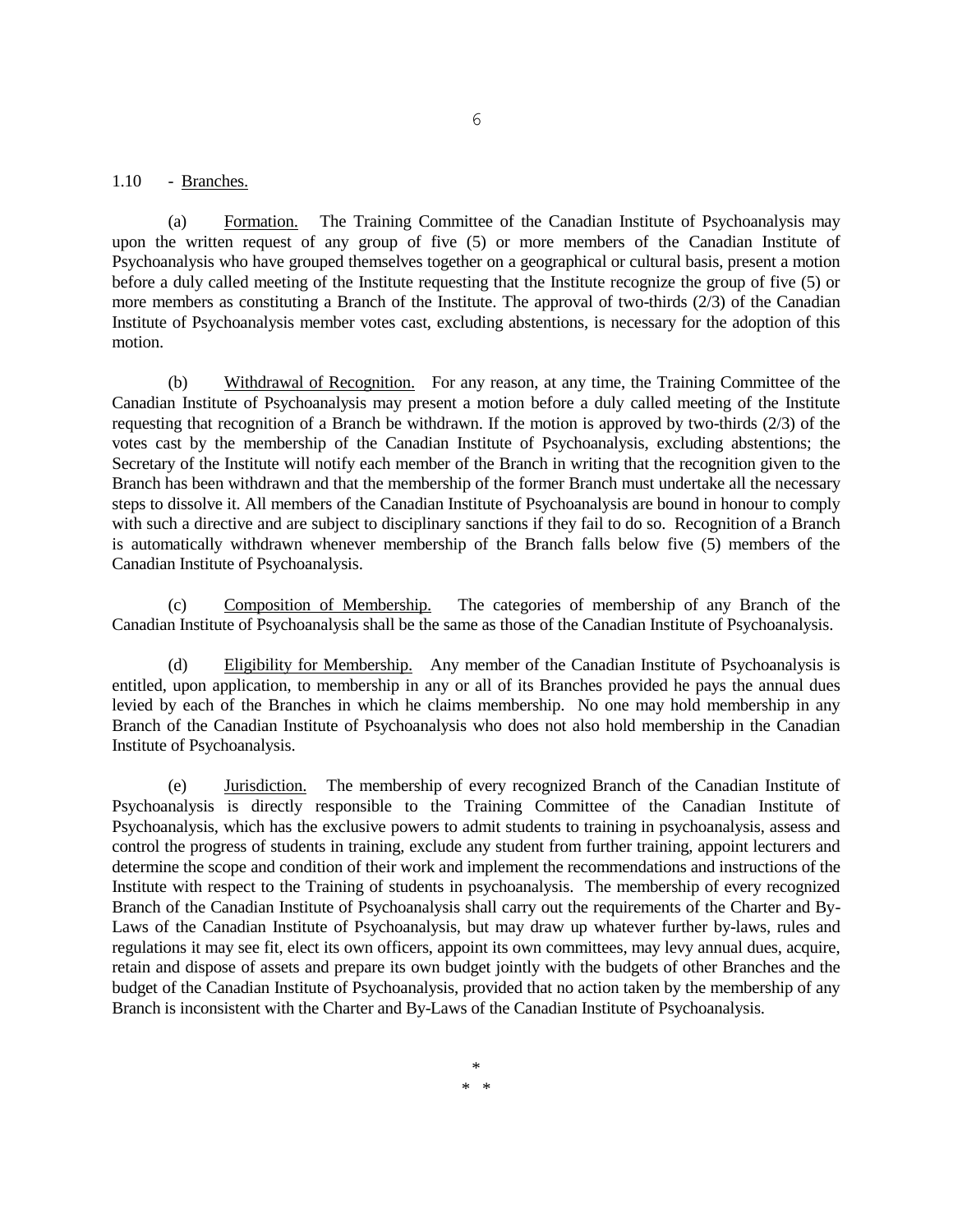## BY-LAW TWO - PROFESSIONAL ETHICS AND DISCIPLINE

2.01 - Ethical Standards. It is the duty of all members and students to observe the ethical principles of the Canadian Psychoanalytic Society and the annotations as applicable to the Canadian Institute of Psychoanalysis.

It is the duty of all members and students to observe the By-Laws and other regulations of the Institute, and to carry out in good faith all obligations the Institute has taken.

2.02 - Secrecy. Members will not disclose to others any information obtained during the transaction of any Institute business and declared by resolution to be confidential.

2.03 - Committee on Ethics and disciplinary procedures. Whenever necessary, as outlined in the Principles of Ethics of the Canadian Psychoanalytic Society, the Training Committee shall appoint an Ethics Committee to which questions of professional ethics, competence, discipline and of breaches thereof, or of the by-laws and regulations of the Institute shall be submitted.

2.04 - Disciplinary sanctions. The Committee on Ethics shall have the right to impose any reasonable disciplinary sanctions.

2.05 - Appeal. Any appeal of the decision of the Ethics Committee must be made in writing, within 30 days of notification, to the Director of the Canadian Institute of Psychoanalysis. The appeals body will be appointed in accordance with the appeals procedure as outlined in the Canadian Institute of Psychoanalysis annotations to the Canadian Psychoanalytic Society procedural guidelines.

2.06 - Change of domicile or residence does not end membership. No one will be suspended or expelled by reason only of ceasing to be domiciled or to reside in Canada.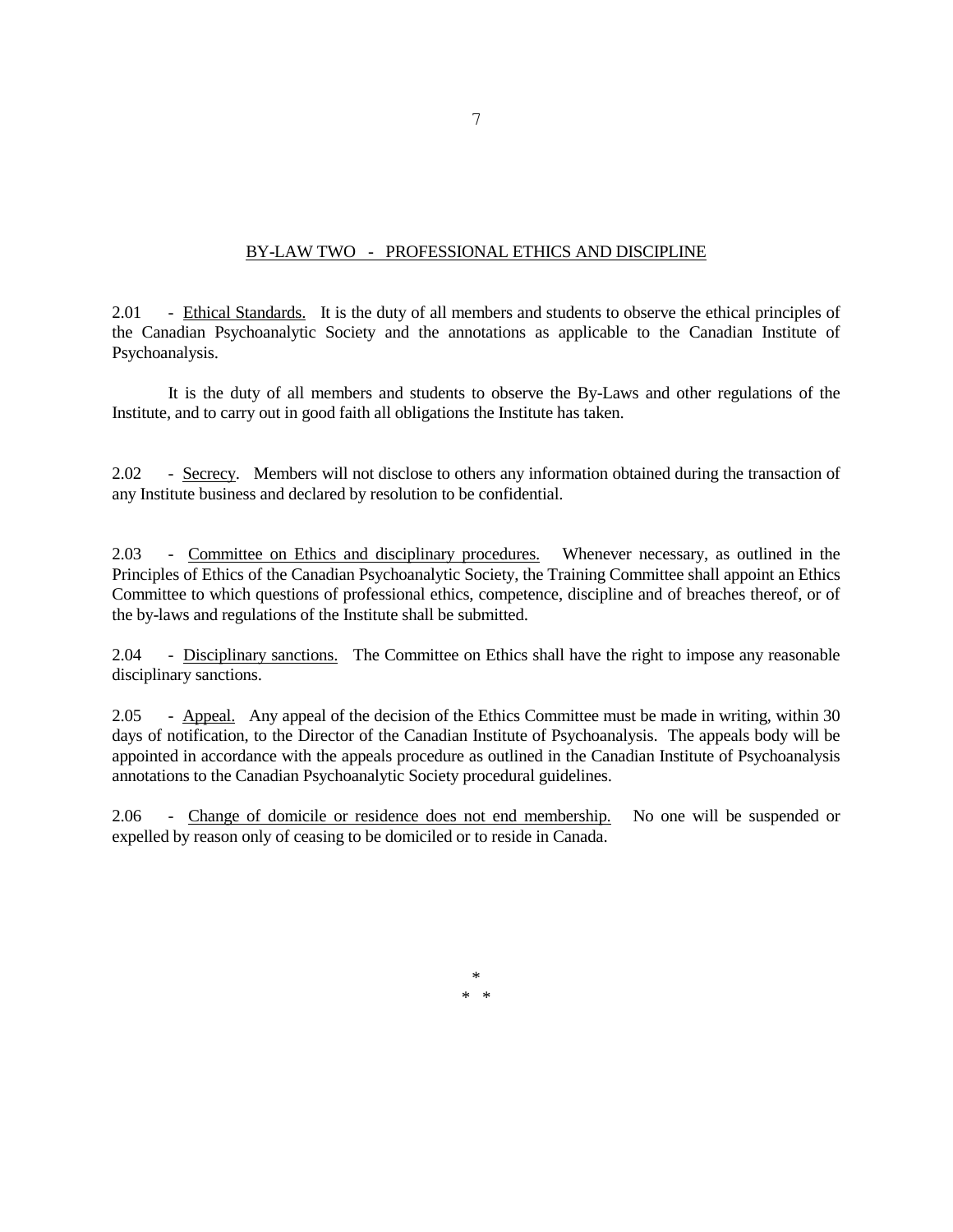## BY-LAW THREE - TRAINING COMMITTEE AND OFFICERS

3.01 - Training Committee. A Training Committee whose members will have the power of directors under the Quebec Companies' Act will govern the Institute. It will have the exclusive powers to:

- (a) Admit students to training in psychoanalysis;
- (b) Assess and control the progress of students in training;
- (c) Exclude any student from further training;
- (d) Appoint lecturers and determine the scope and condition of their work;

(e) Implement all the recommendations and instructions of the Institute with respect to the training of students in psychoanalysis;

- (f) Receive the names of the students who have successfully completed the training requirements and who have become eligible for graduation;
- (g) To submit to the Membership Committee of the Canadian Psychoanalytic Society the names of the students who have successfully completed the training requirements and who have become eligible for graduation;
- (h) To ensure that all Branches comply with IPA Training Standards.

3.02 - Composition of the Training Committee. The Training Committee will be elected as follows for two (2) years:

(a) Each Branch will place on the provisional agenda of the Annual General Meeting the names of three (3) members duly nominated and elected from the membership of the Branch by secret ballot. A Branch with no training activities will only be represented by one member with no voting right.

Two (2) additional members of the Training Committee of the Institute will be duly nominated and elected from the membership at large.

(c) These members will elect from amongst themselves the following general officers of the Canadian Institute of Psychoanalysis: a Director and a Secretary-Treasurer. The Directors of the Branches will be ex-officio Associate-Directors of the Institute. In the event that the Director of a Branch is elected Director or Secretary-Treasurer of the Institute, the Associate-Director of his branch will be ex-officio Associate-Director of the Institute; if this last one is not among the delegates of his Branch or is himself elected to another office, he will be replaced as Associate-Director ex-officio and in the following order by the Secretary-Treasurer of his Branch, another delegate of his Branch, or if necessary, another member of the Training Committee selected by it.

(d) In each case the candidate who receives the largest number of votes will be elected.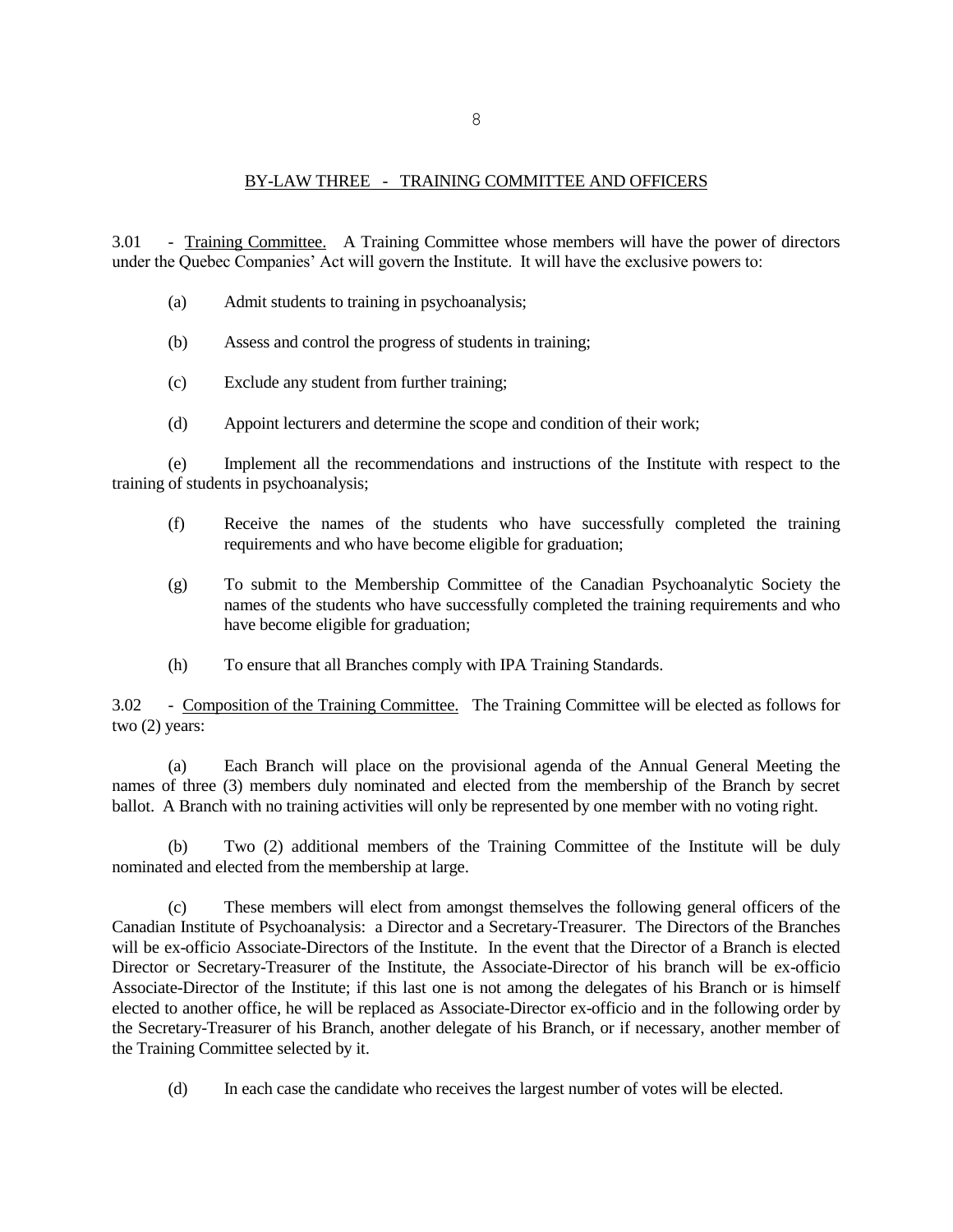(e) The Training Committee will serve for a term of two (2) years. No one can be elected to the same office of Director or Secretary-Treasurer for more than two terms in succession.

(f) No member of the Canadian Institute of Psychoanalysis can accept nomination for more than one office at any one election.

(g) Past Director – The Past Director will assist the Director, Associate-Directors and Secretary-Treasurer with tasks and initiatives outstanding from the previous term of office.

3.03 - Officers. The following shall be the functions and duties of the officers of the Institute:

3.04 - Director. The Director will be the Chairman of the Training Committee. In addition to the functions provided for in the By-Laws or which the Training Committee assigns to him, he will have such general powers as the president of a similar corporation possesses under the law.

3.05 - Associate-Directors. The Associate-Directors will have the powers of Vice-Presidents under the Quebec Companies' Act. They will elect from amongst themselves a deputy to perform the duties of the Director in the event of the absence, death, disability or resignation of the latter, and they will have such other powers and duties as may be assigned to them under the by-laws or by the Training Committee.

3.06 - Secretary-Treasurer. The Secretary-Treasurer will have all the powers of a secretary-treasurer under the Quebec Companies' Act. In addition:

(a) He will keep the minutes of all meetings of the Institute, all other records not specifically entrusted to another officer, and the seal of the Institute;

(b) He will give or cause to be given notice of all meetings and all other notices required or permitted by law or by the By-Laws;

(c) He will, if requested by the Training Committee, certify all official acts requiring certification and attest, and affix the seal of the Institute to all letters or documents which may require it;

(d) He will furnish every member with French and English copies of the Letters Patent and modifications thereto, and of all the By-Laws, of all amendments thereto, and of all new By-Laws;

(e) He will have the custody of all the funds, securities, acknowledgements of debt, negotiable instruments and similar documents belonging to the Institute; he will deposit them in the name and to the credit of the Institute in such bank or banks as may be designated by the Training Committee;

(f) He will make all the disbursements for the Institute approved or authorized by the Training Committee and will be the sole signing officer of the Institute for all banking purposes. But, the Training Committee may designate someone else to make specific disbursements and may appoint additional signing officers;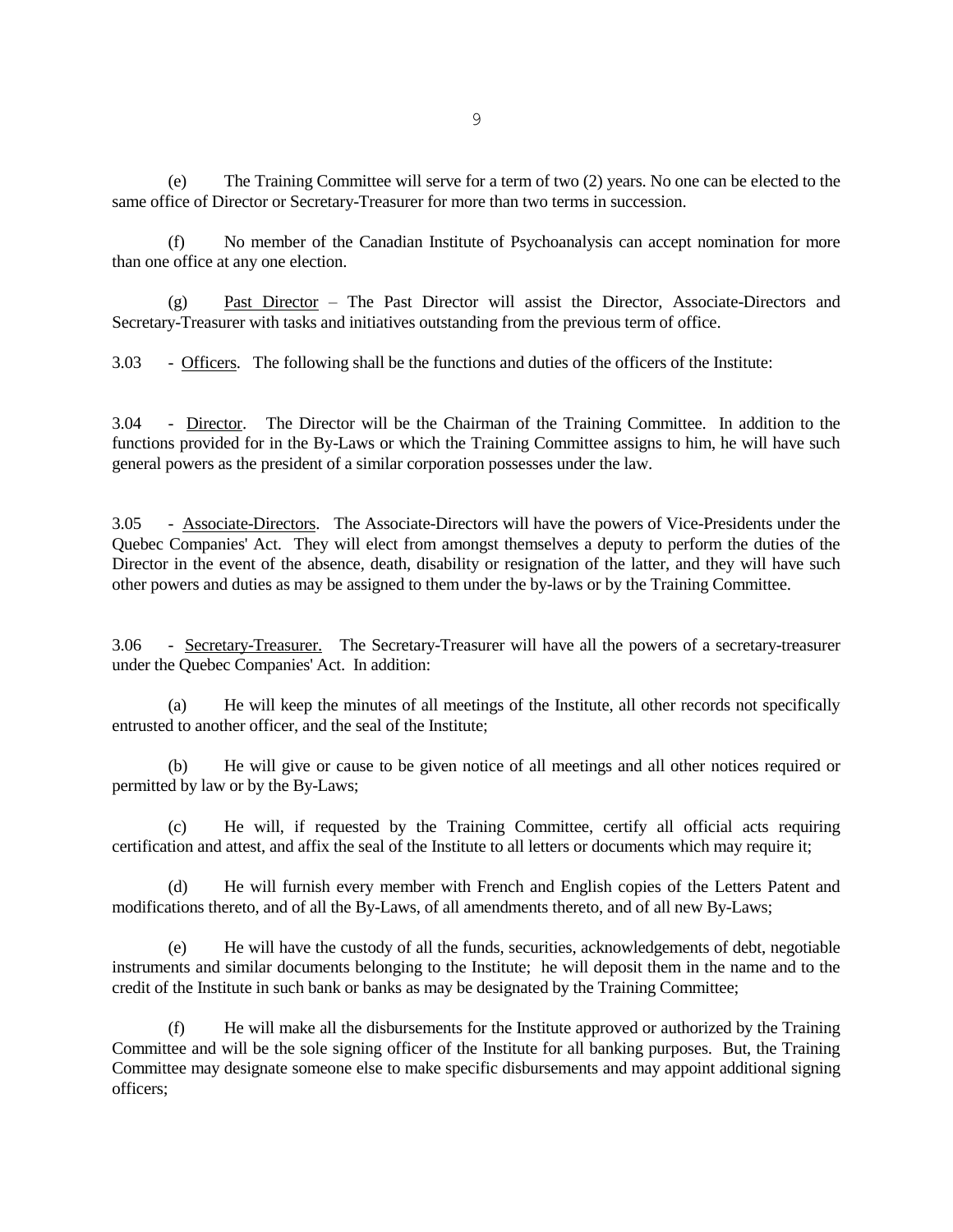(g) He will keep or cause to be kept, and enter or cause to be entered in the appropriate books of account a full and accurate account of all the monies received and disbursed for, or on account of the Institute;

(h) He will make a report of his receipts and disbursements at each annual meeting, and from time to time to the Training Committee as and when requested to do so by the latter;

(i) The books of account will be audited annually by independent public auditors appointed by the Training Committee;

(j) Unless otherwise directed by the Training Committee, he will not be required to give a bond for the faithful discharge of his duties;

(k) In the event of the absence, death, disability or resignation of the Director and of the Associate-Directors of the Institute, he will perform their duties;

(l) He will also perform such other duties as are incidental to the office of the Secretary-Treasurer of a similar corporation or any such other duties as may be assigned to him under the By-Laws or by the Training Committee.

3.07 - Term of office. The term of office in all cases will be from the first day of September of the year of election until the thirtieth day of August of the year in which such term expires.

3.08 - Vacant offices. Offices which become vacant must be filled by the Training Committee. The term of such office will expire at the time it would have expired had it not become vacant.

3.09 - Quorum. Five (5) members must be present to constitute a quorum at all meetings of the Training Committee.

3.10 - Meetings of the Training Committee. Meetings of the Training Committee may be convoked by the Director and must be convoked by him when at least two (2) members of the Training Committee request it in writing form the Secretary-Treasurer. In the latter case, the meeting must be held at the latest twenty-one (21) days after such a request.

3.11 - Notice of meetings of the Training Committee. The Secretary-Treasurer will send to each member of the Training Committee a notice in writing at least fourteen (14) days before any meeting of the Training Committee is to be held, and such notice will mention the purpose of the meeting and include a detailed agenda and a description of the vacant offices to be filled, if any. All substantive motions must also be included in the agenda. But nominations may be made at the meeting without prior notice.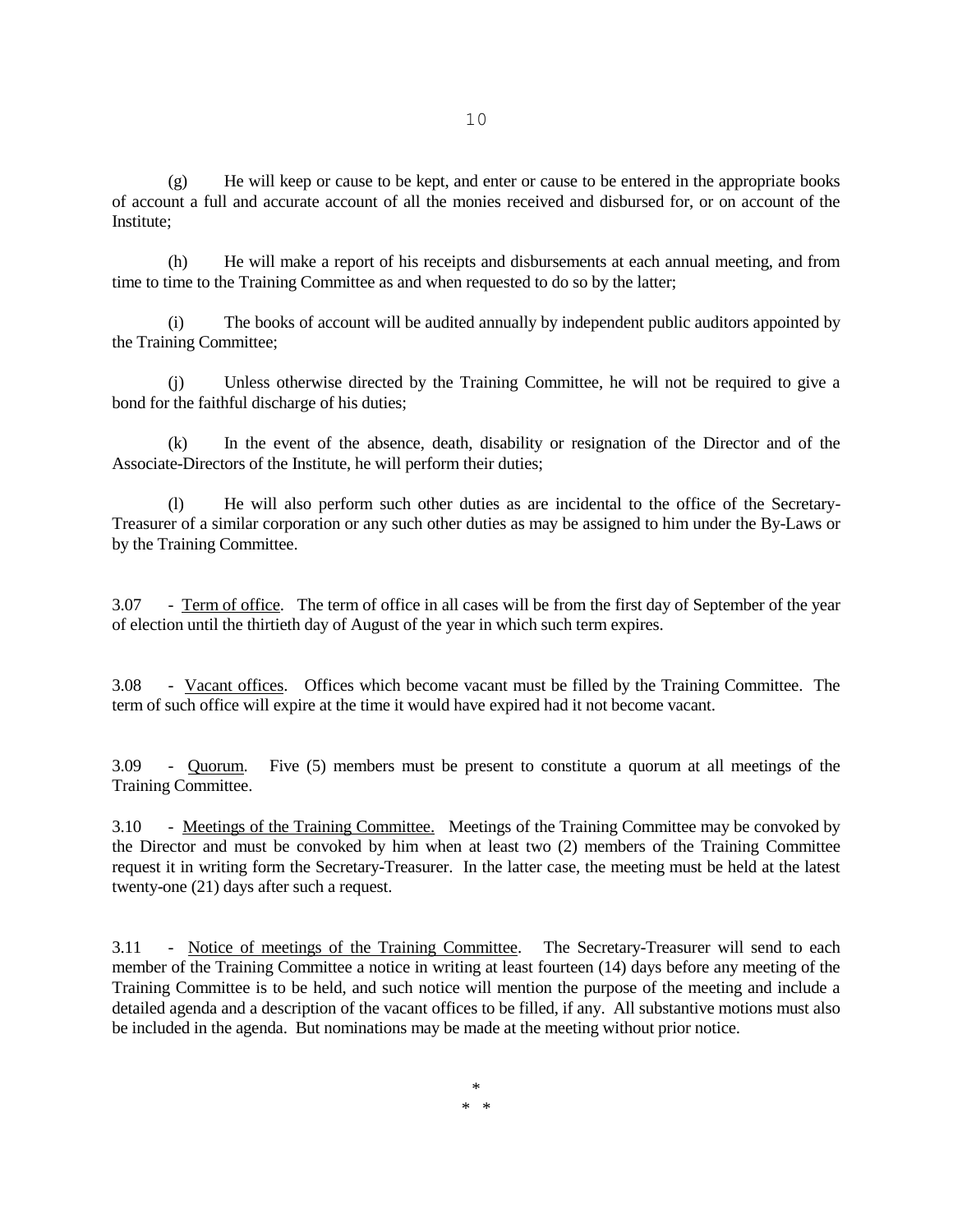# BY-LAW FOUR - COMMITTEES

4.01 - Standing committees. Except where otherwise provided for in the By-Laws, all committees will be created, and members thereof elected at a meeting of the Institute by a majority of the members voting.

4.02 - Special committees. The Training Committee may create any special committee whose members it also appoints.

4.03 - Chairman and officers. All committees will elect their own chairman and officers, as the case may be.

4.04 - Number of members. No committee will consist of less than three (3) members.

4.05 - Term of office. The term of office of any Standing Committee will coincide with the term of office of the Training Committee.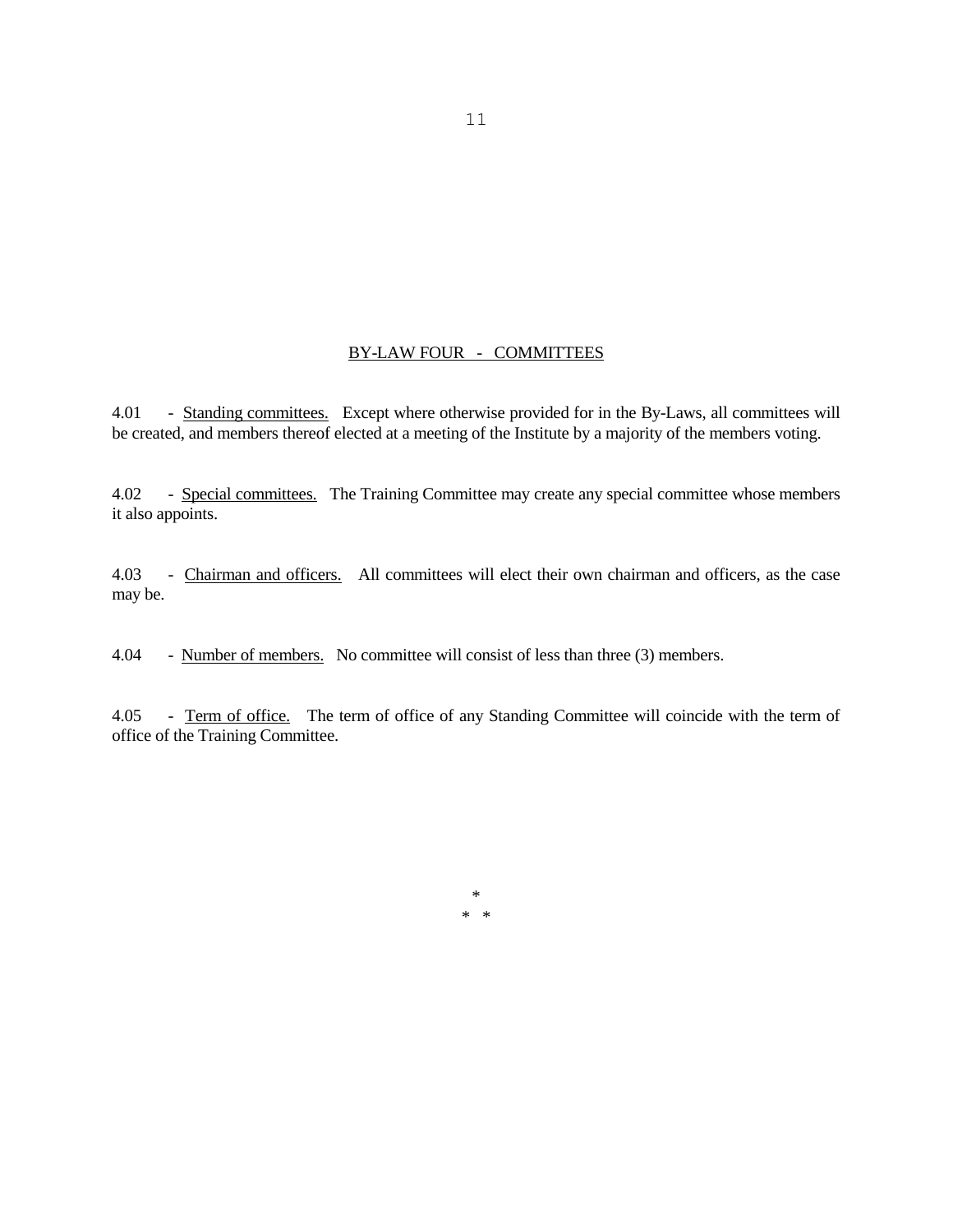## BY-LAW FIVE - MEETINGS

5.01 - General meetings. General meetings of the Institute can be either annual or special and will be open only to members. On the invitation of the Training Committee and with the unanimous consent of the members present, guests may attend them, in part or entirely.

5.02 - Annual meeting. The annual meeting of the Institute will be held whenever possible immediately after the adjournment of the annual meeting of the Canadian Psychoanalytic Society (Société canadienne de Psychanalyse) and in the same place. It must be held every year.

5.03 - Special meetings. Special meetings may be convoked by the Training Committee on its own motion, and must be convoked by it when at least five (5) members request it in writing from the Secretary-Treasurer. They must also be held in the other cases provided for in the by-laws.

5.04 - Rules of order. Subject to the by-laws, the proceedings at all meetings of the Institute and of its committees will be guided insofar as applicable by the last French or English edition of *Chairman's and Debater's Guide in Deliberative Assemblies (Procédure des assemblées délibérantes)* by Victor Morin. In the event of a conflict between the last English and French editions, the more recent one of the two must be followed.

5.05 - Notice of meetings. The Secretary-Treasurer will send to each member a notice in writing at least fourteen (14) days before any meeting, and such notice will mention the purpose of the meeting and include a description of the offices to be filled, if any.

## 5.06 - Agenda of meeting.

(a) Provisional Agenda. A provisional agenda, including nominations and motions by the Training Committee, will be sent with the notice of each meeting. It will also include motions and nominations proposed in writing by at least two (2) members, if they are received by the Secretary-Treasurer before the mailing of the notice;

(b) Final Agenda. A final agenda will be sent at least seven (7) days before the meeting and it will include all substantive motions, amendments thereto and nominations. It will also include motions, amendments thereto and nominations made in conformity with Section 5.07. Nominations and substantive motions included in the final agenda remain valid and must be voted on notwithstanding the absence at the meeting of the members who proposed and seconded them.

5.07 - Motions and amendments. All motions and nominations must be proposed by one (1) member and seconded by another. All substantive motions, substantive amendments thereto and nominations must be made in writing and be received by the Secretary-Treasurer not later than five (5) days after the mailing of the notice of the meeting.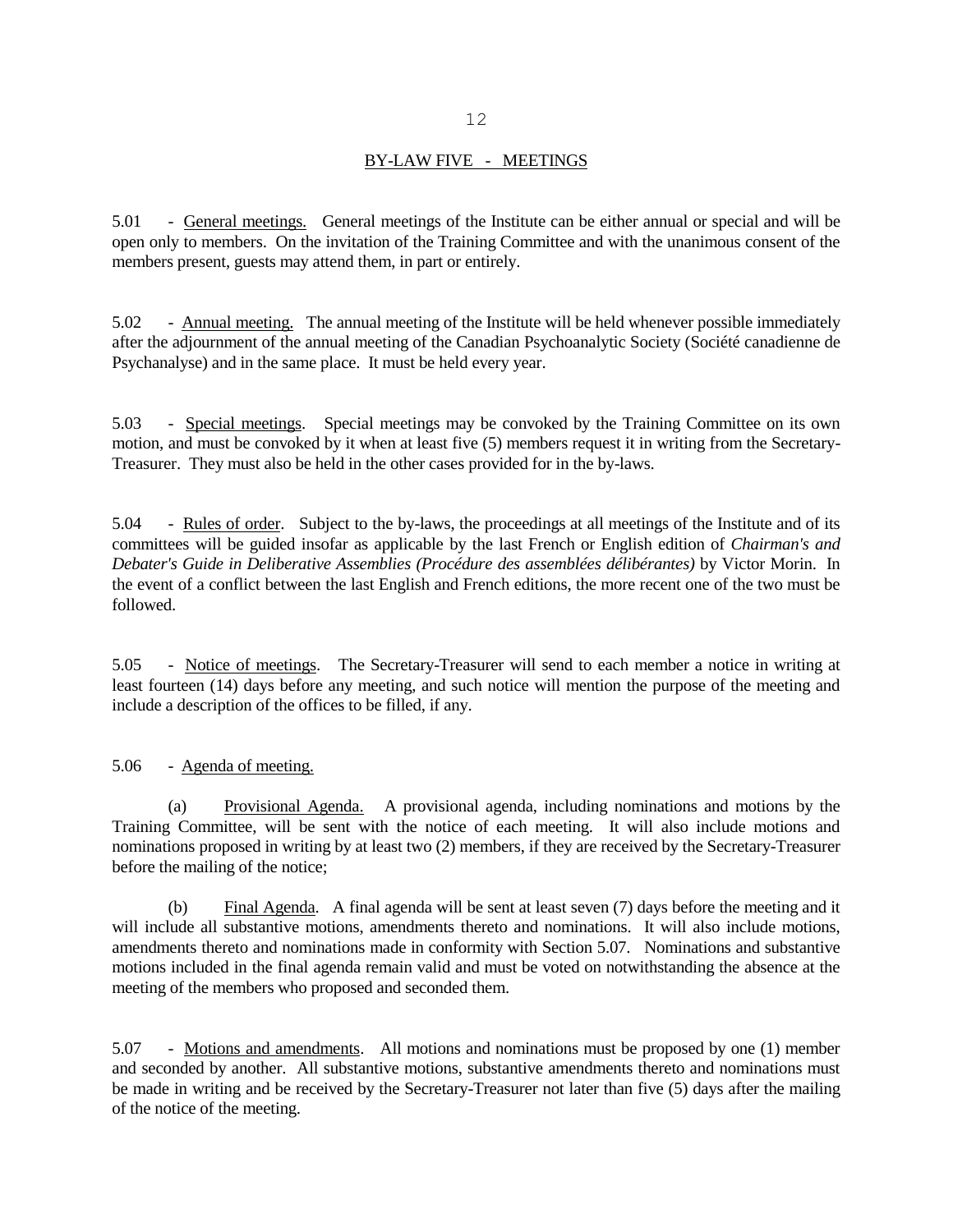5.08 - Quorum. Nine (9) members must be present to constitute a quorum of any meeting of the Institute.

5.09 - Chairman. The Director will chair all meetings of the Institute.

5.10 - Order of business at the Annual Meeting. The order of business at each annual meeting must begin with the election of the Training Committee and members of the Institute in this order.

5.11 - Casting vote. The presiding officer at all meetings of the Institute will always have the right to vote. In addition, he will have a casting vote whenever there is a tie.

5.12 - Mail consultation.

(a) Obligatory. Except when all the members attend the meeting a mail consultation must be taken in the following cases:

Section 1.02:- Election of members;

Section 2.05:- Appeal and repeal of expulsion;

Section 6.01:- Amendment and repeal of By-Laws;

(b) Facultative. A mail consultation must be taken on any substantive motion or nomination made at any meeting, if it is requested before the vote is called by a member attending such meeting, or if it is requested in writing from the Secretary-Treasurer by a member at least five (5) days before such meeting;

(c) Procedure. Within twenty-one (21) days, the Secretary-Treasurer must send to all members by regular mail the mail ballots with a copy of the motion or a list of the nominations, as the case may be. Members will have fourteen (14) days from the day of such mailing in which to post their ballot by regular mail. On the fifth day following this last day, a committee specially appointed thereto by the Director, will count the ballots in the presence of any members who notify in writing the Secretary-Treasurer that they will be present. This Committee will immediately report in writing to the Secretary-Treasurer who will notify the members of the result.

(d) Vote following mail consultation. The result of a ballot so conducted shall be binding.

13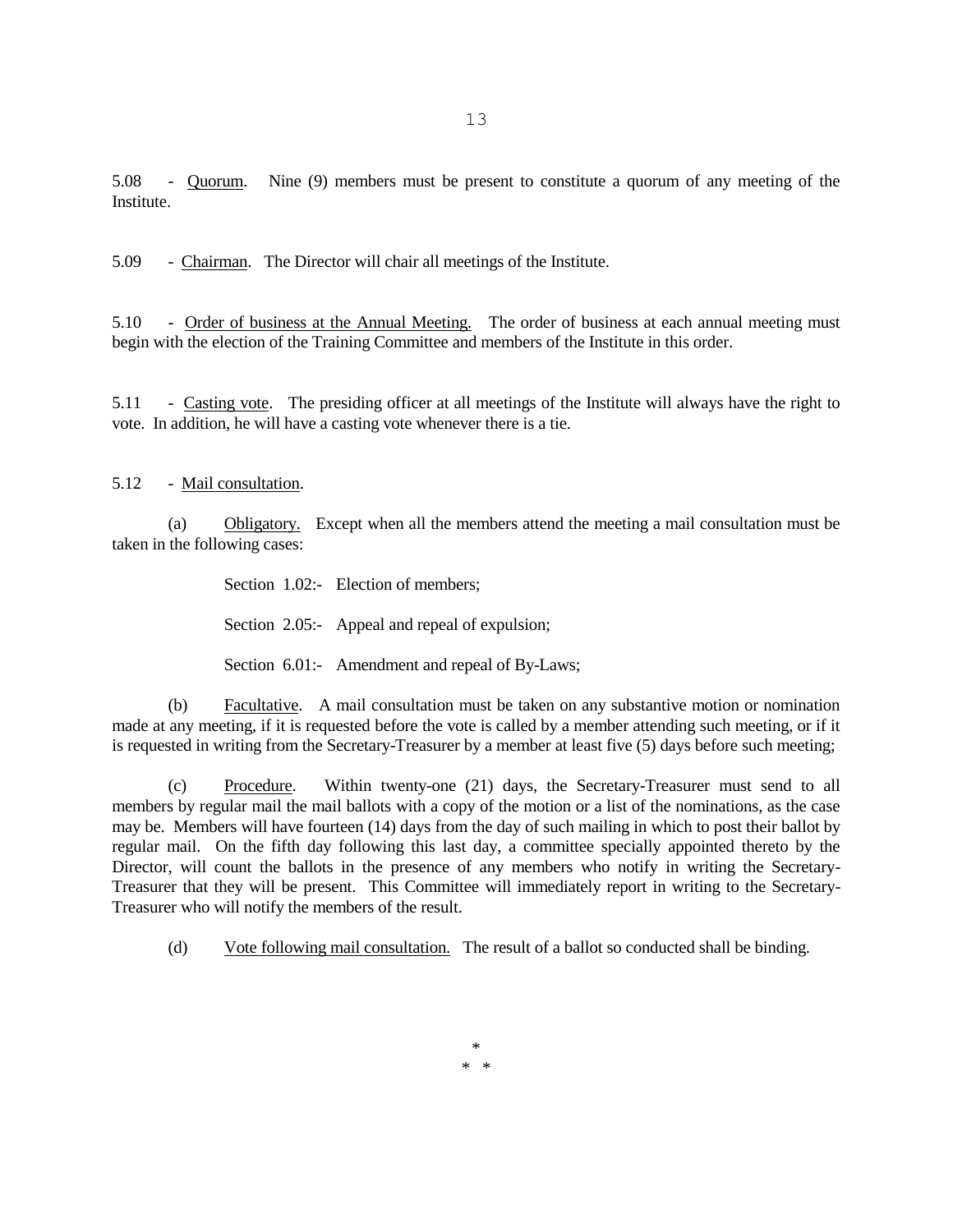## BY-LAW SIX - AMENDMENTS AND NEW BY-LAWS

6.01 - Procedure. The By-Laws can be amended or repealed by two-thirds (2/3) of all the member votes cast, excluding abstentions. A notice of the meeting called to amend or repeal any by-law must include a full statement of the proposed changes.

6.02 - Motion by the Training Committee. Amendments to existing By-Laws and new By-Laws may be proposed by the Training Committee.

6.03 - Motion by five (5) members. Five (5) members may propose in writing to the Training Committee, the amendment or repeal of any existing By-Law, or the enactment of a new By-Law, and the Secretary-Treasurer will report in writing to such members within forty-five (45) days whether the Training Committee accepts or rejects the proposed changes. If accepted, the proposed changes will be submitted by the Training Committee to the members in the ordinary manner within sixty (60) days from the day of their proposal. If rejected, five (5) members may request in writing the Secretary-Treasurer to convoke a special meeting to be held within ninety (90) days after notice of the Training Committee's rejection. In such case, the procedure provided for in Section 6.01 will be followed.

6.04 - Coming into force. Amendments to existing by-laws and new by-laws will come into force on the date they are approved by mail ballot.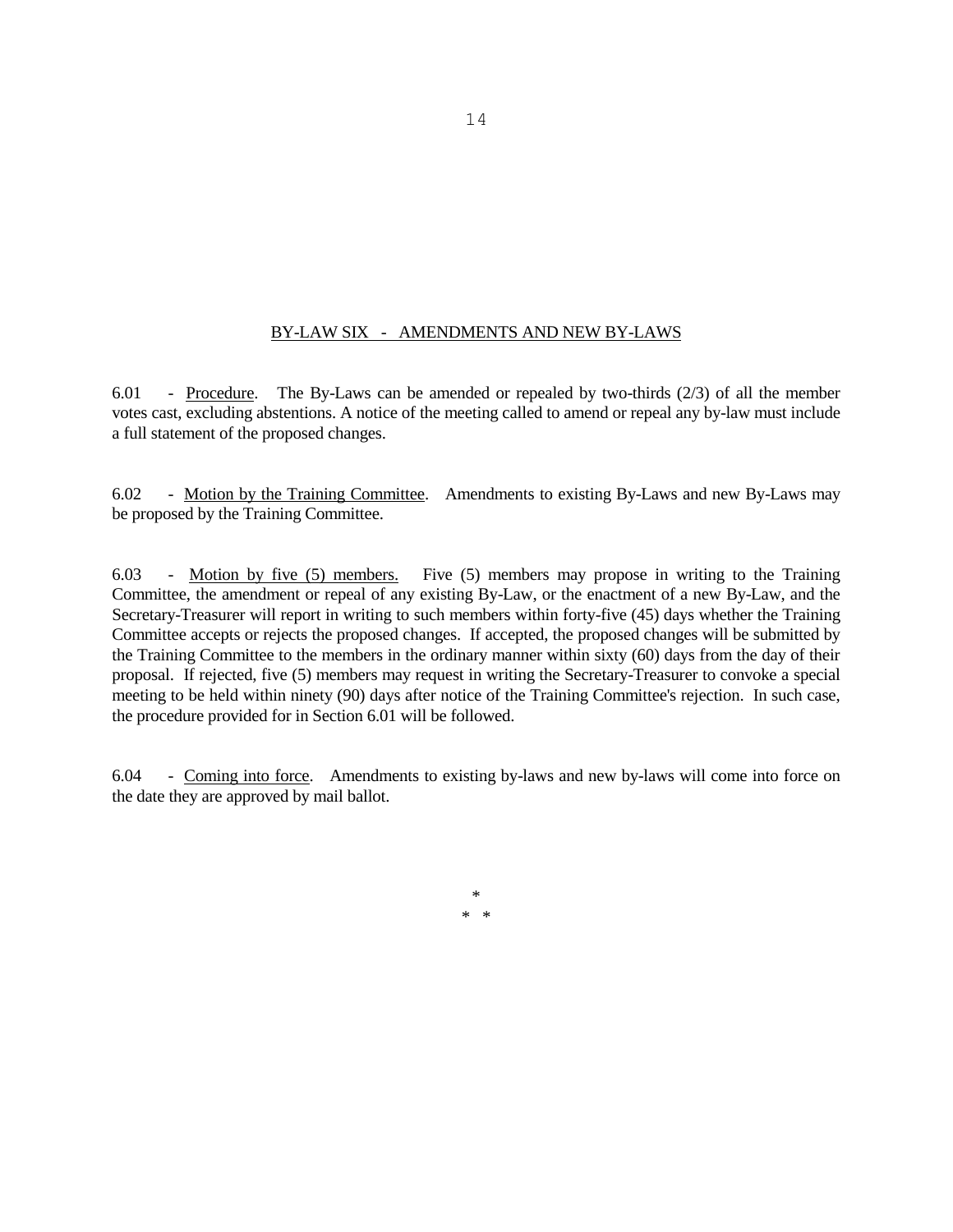## BY-LAW SEVEN - GENERAL PROVISIONS AND INTERPRETATION

7.01 - Fiscal year. The fiscal year will begin on the first day of January and end on thirty-first day of December as of January 1974.

7.02 - Seal. The seal of the Institute will be in such form as may be adopted by the Training Committee.

7.03 - Official languages. French or English may be used in any document, membership paper, transaction or business and at all general or scientific meetings of the Institute or at all meetings of its committees. The French and English texts of the Letter-Patent, of any supplementary Letters-Patent, of the by-laws and of any amendments or additions thereto will have equal value.

7.04 - Computation of delays. Whenever anything must or may be done within a given number of days, such delay must be taken to mean clear days.

7.05 - Manner of notice. Except where otherwise specified, whenever notice in writing is required, it may be sent by ordinary mail.

7.06 - Definition of "Institute". The word "Institute" in any By-Law or official document refers to the Canadian Institute of Psychoanalysis (Institut Canadien de Psychanalyse), except where otherwise indicated.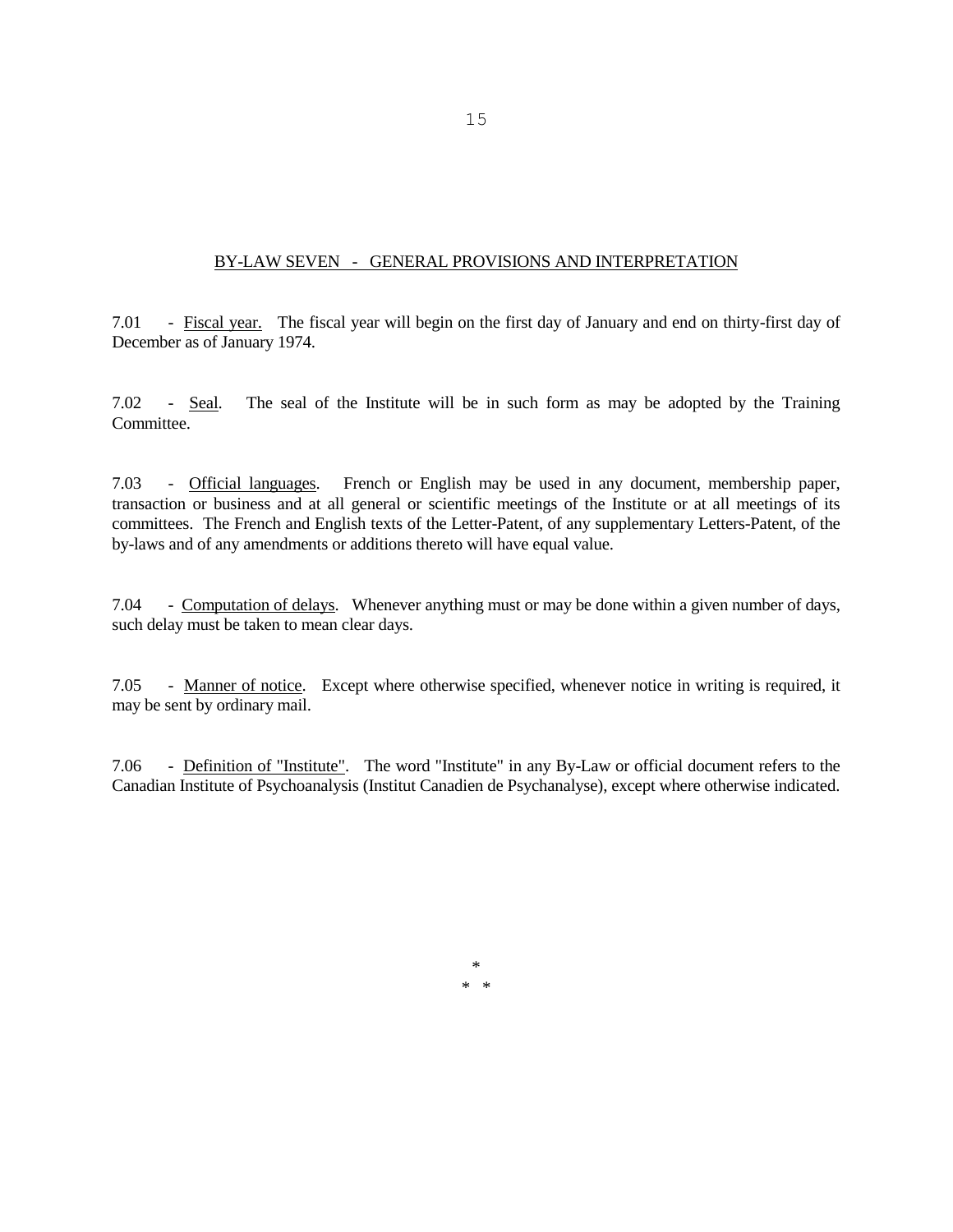## BY-LAW EIGHT - TRANSITIONAL PROVISIONS

8.01 - Founding members. The following members of the Canadian Psychoanalytic Society and of the International Psycho-Analytical Association, recognized as competent to take part in psychoanalytic training as of the first day of October 1960, are the founding members of the Institute and will not need to be elected in the ordinary manner:

Gottfriede Aufreiter, M.D., Lecturer in Psychiatry, McGill University; Johann Aufreiter, M.D., Assistant Professor of Psychiatry, McGill University; Jean Baptiste Boulanger, M.D., Associate Professor of Psychiatry, Université de Montréal; Théodore Chentrier, L.Ph., formerly Associate Professor of Psychology, Université de Montréal; Nathan B. Epstein, M.D., Assistant Professor of Psychiatry, McGill University; André Lussier, L.Ps., Associate Professor of Psychology, Université de Montréal; Alastair W. MacLeod, M.D., Associate Professor of Psychiatry, McGill University; (all of Montreal); Alan Parkin, M.D., Assistant Professor of Psychiatry, University of Toronto, of Toronto; Miguel Prados, M.D., formerly Associate Professor of Psychiatry, McGill University, of Montreal; Bruce Ruddick, M.D., Psychiatrist, of New York, N.Y., U.S.A.; Irvine Schiffer, M.D., Assistant Professor of Psychiatry, University of Toronto, of Toronto; W. Clifford M. Scott, M.D., formerly Associate Professor of Psychiatry, McGill University, of Montreal; Donald Watterson, M.D., Assistant Professor of Psychiatry, University of British Columbia, of Vancouver; Eric D. Wittkower, M.D., Associate Professor of Psychiatry, McGill University, of Montreal; George Zavitzianos, M.D., formerly Associate Professor of Psychiatry, University of Michigan, of Englewood, N.J., U.S.A.

- 8.02 First terms of office. Notwithstanding anything to the contrary in these By-Laws:
	- (a) The first term of office of the Associate-Director will end on June 30th, 1962;
	- (b) The first terms of office of the members of the Training Committee will end as follows:
	- i) Three (3) members, whose terms of office will end on June 30th, 1962;
	- ii) Three (3) members, whose terms of office will end on June 30th, 1963;
	- iii) The Director; and the Secretary-Treasurer, whose terms of office will end on June 30th, 1963;

(c) After the expiry of the terms of office mentioned in this section, elections for the respective offices will be held in the ordinary manner, and members elected to such offices will occupy them for the terms contemplated in By-Law Three.